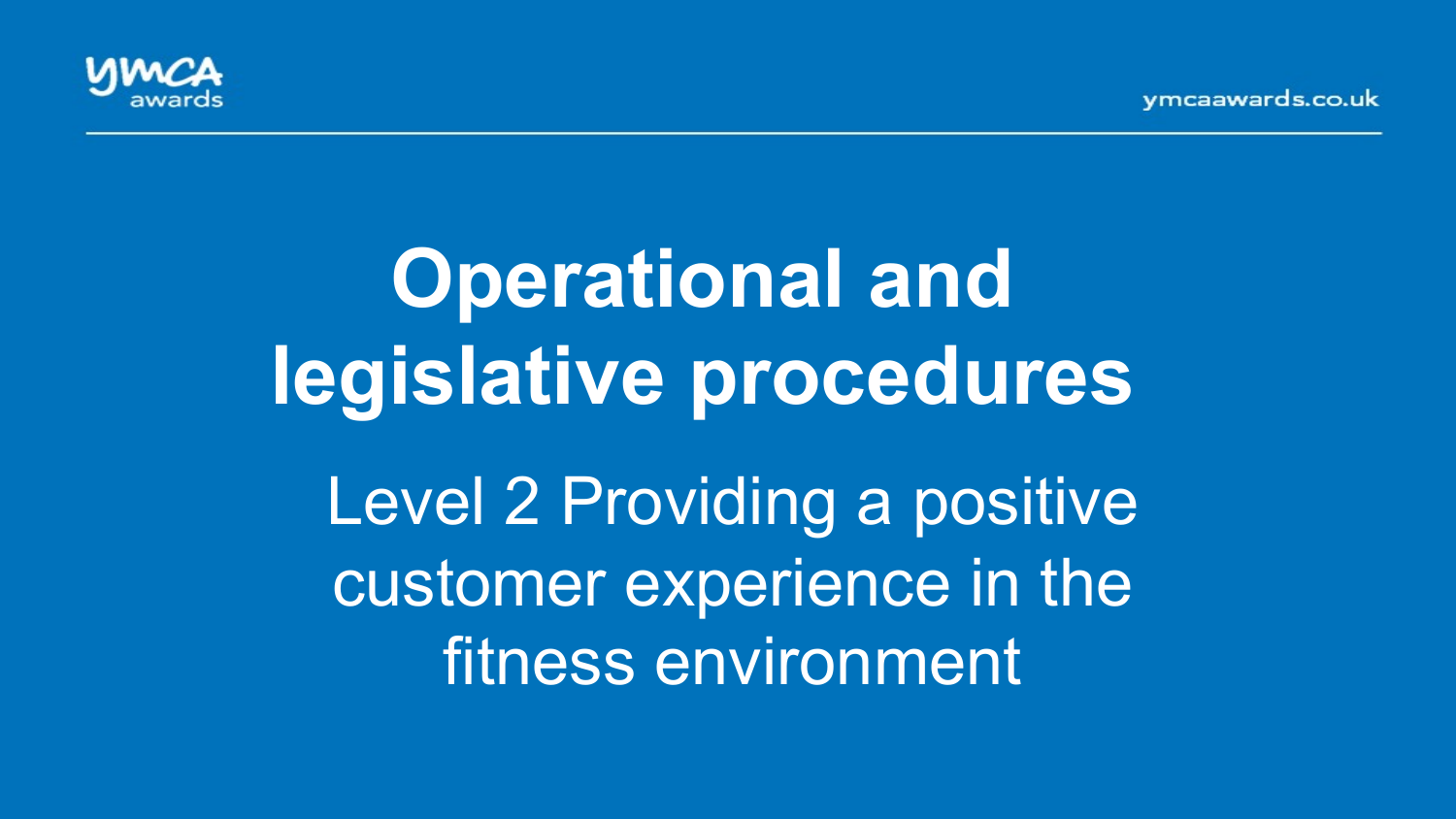

#### Learning outcomes

By the end of this session you will be able to:

- $-$  Identify the types of emergencies that may occur
- $-$  Summarise the procedures and recording documents that should be in place to maintain health and safety of staff and customers
- $-$  Identify the typical roles of individuals responsible for health and safety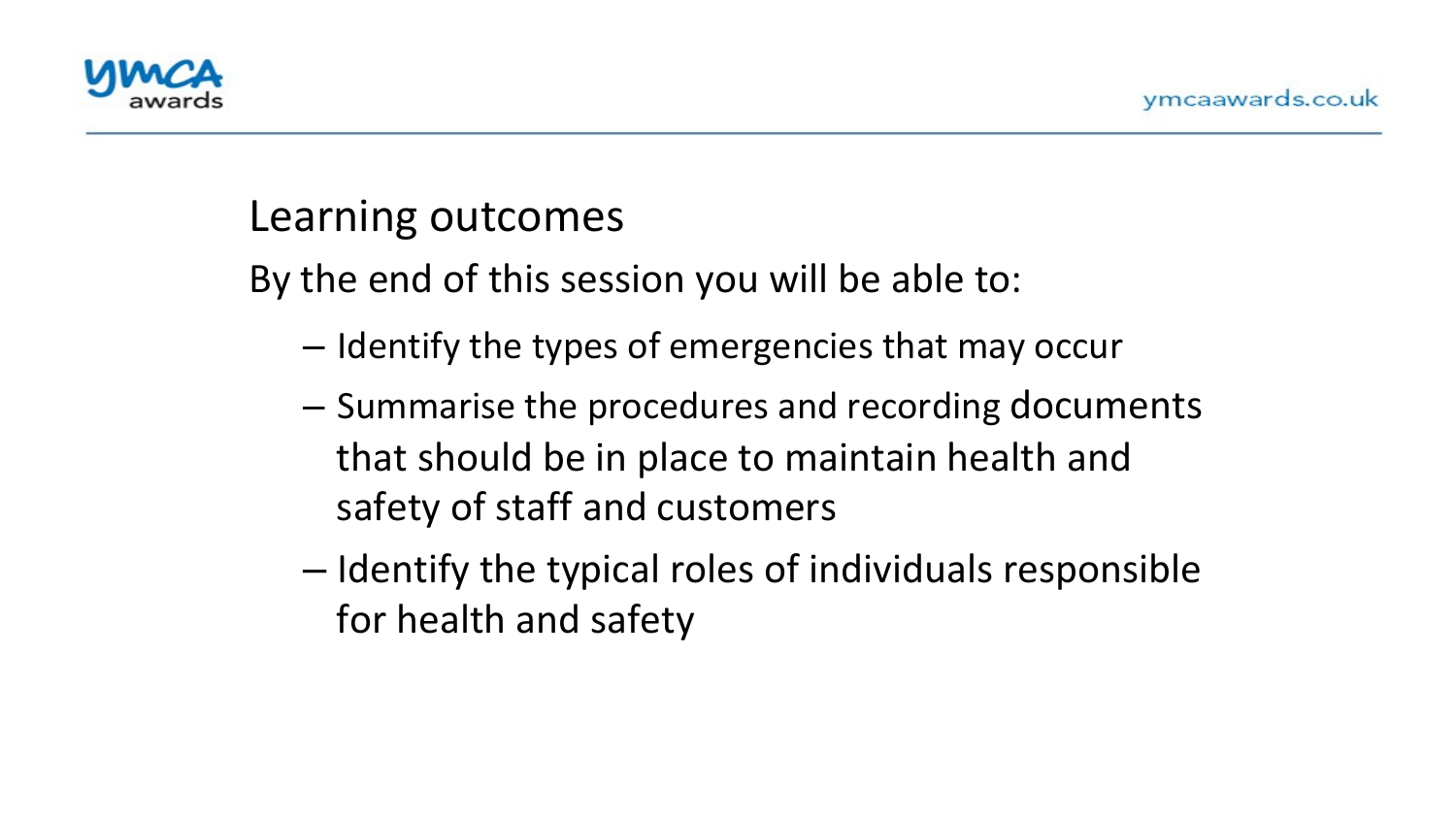

# Learning outcomes

By the end of this session you will be able to:

- $-$  Explain the importance of following emergency procedures calmly and correctly
- Describe how to maintain the safety of people involved in typical emergencies
- Outline why health and safety are important
- $-$  Identify the legal and regulatory requirements for health and safety relevant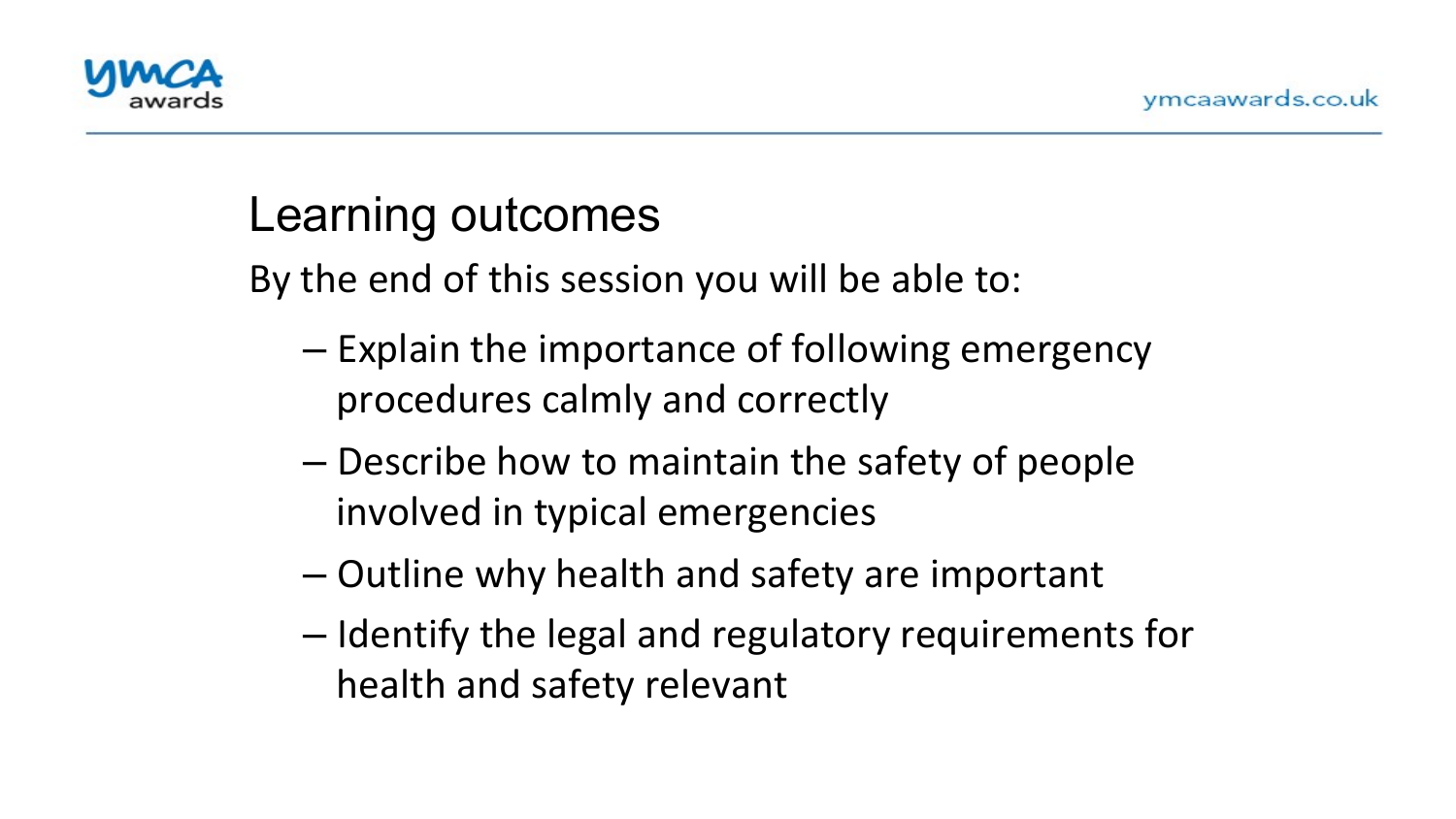

#### Learning outcomes

By the end of this session you will be able to:

- Describe duty of care and professional role boundaries in relation to special population groups
- $-$  Describe the types of security procedures within an exercise and fitness facility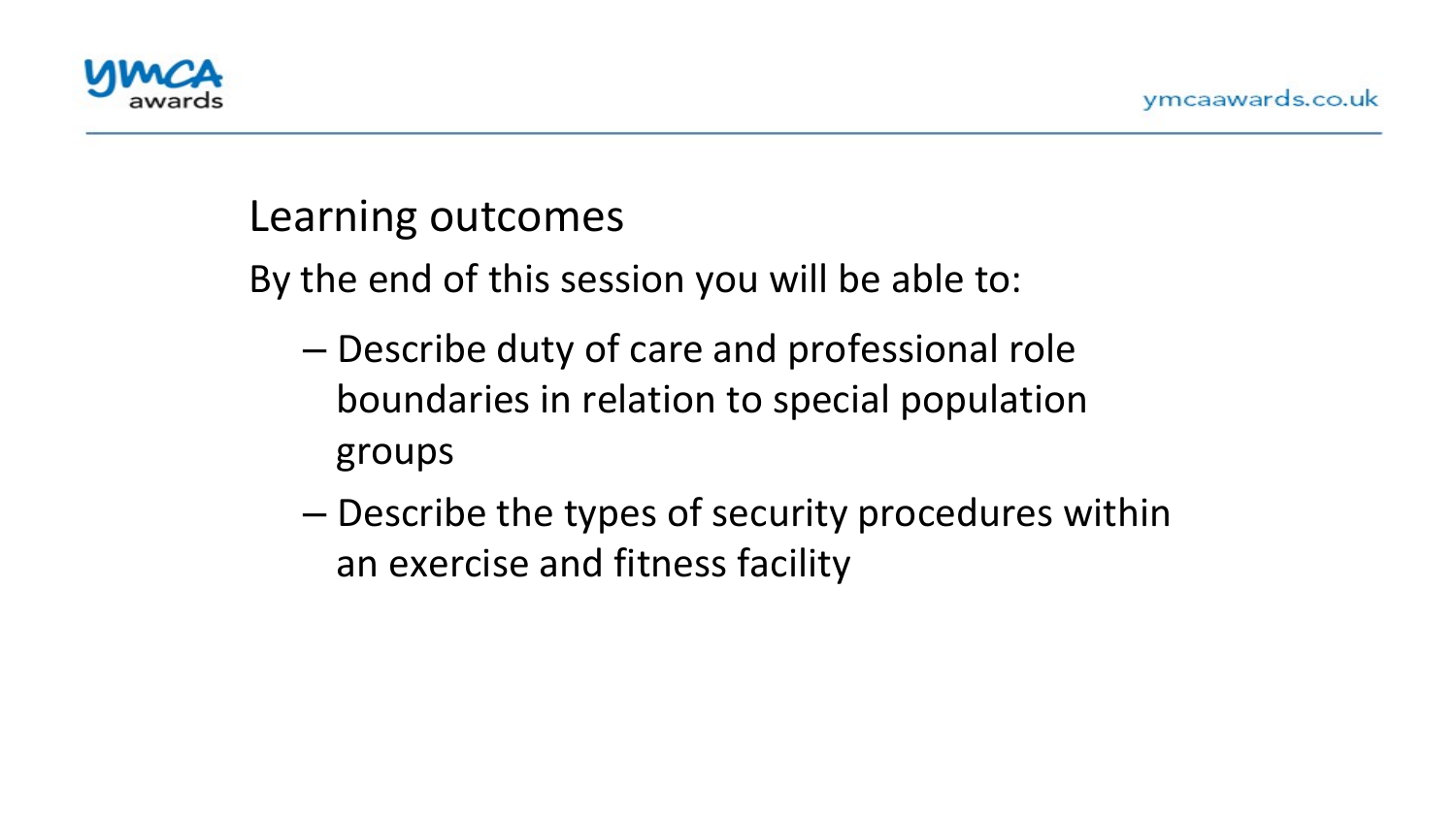

### Health and safety in the workplace

'<br>، It is the instructor's responsibility 'duty of care' to ensure that health and safety is treated as a priority within the gym environment 

This will result in a positive gym experience for customers and also for the staff that work there

A clean, safe gym environment shows customers that their health, safety and welfare is important and this will give them confidence in the facility and result in increased retention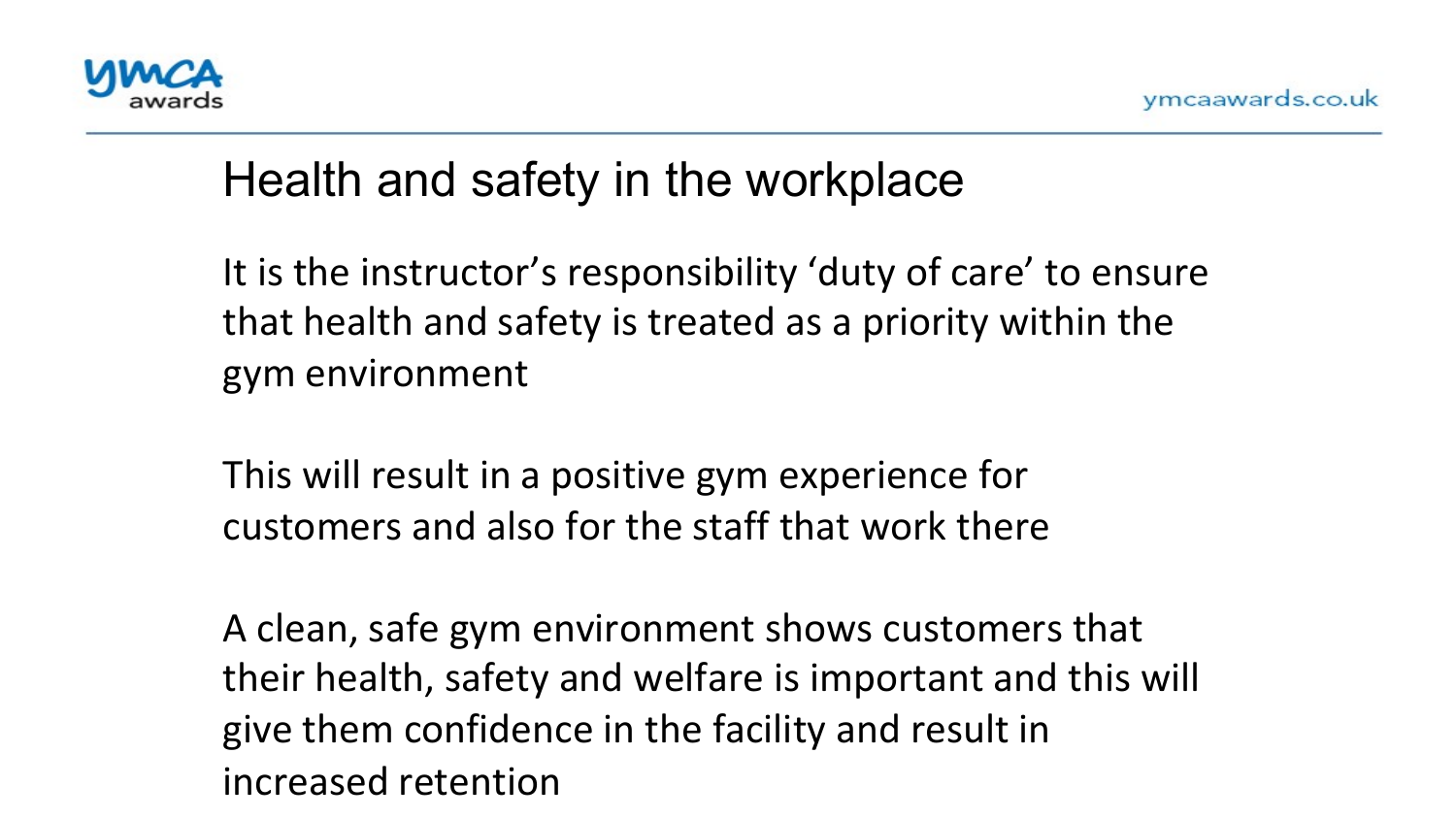

## Health and safety in the workplace

Instructors must: 

- -י<br>] • Be aware of potential hazards
- Know what to do in the case of an accident/emergency
- Ensure a clean, safe (hazard-free) working environment
- Check equipment is well maintained and in good working order
- Ensure pathways are kept clear from obstructions
- Monitor participant exercise technique to avoid injury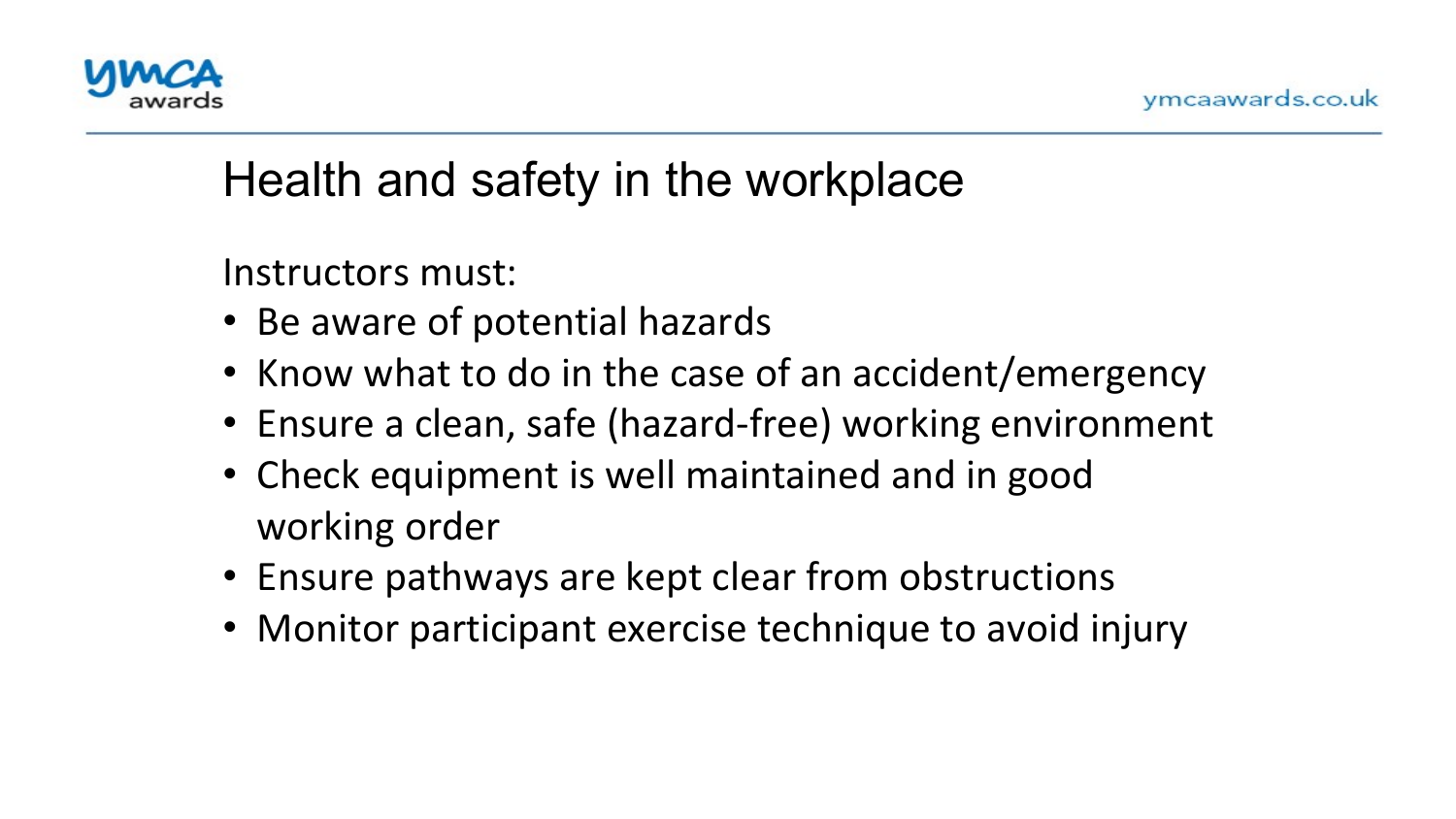

### The Health and Safety at Work Act 1974

-<br>า Sets out the duties employers have towards their employees and members of the public, and the duties employees have to themselves and each other relating to health and safety

**Employer's responsibility** – To ensure, so far as is reasonably practicable, the health, safety and welfare of all its employees

**Employee's responsibility** – To take reasonable care of themselves in the workplace and to be mindful of the effects of their acts and omissions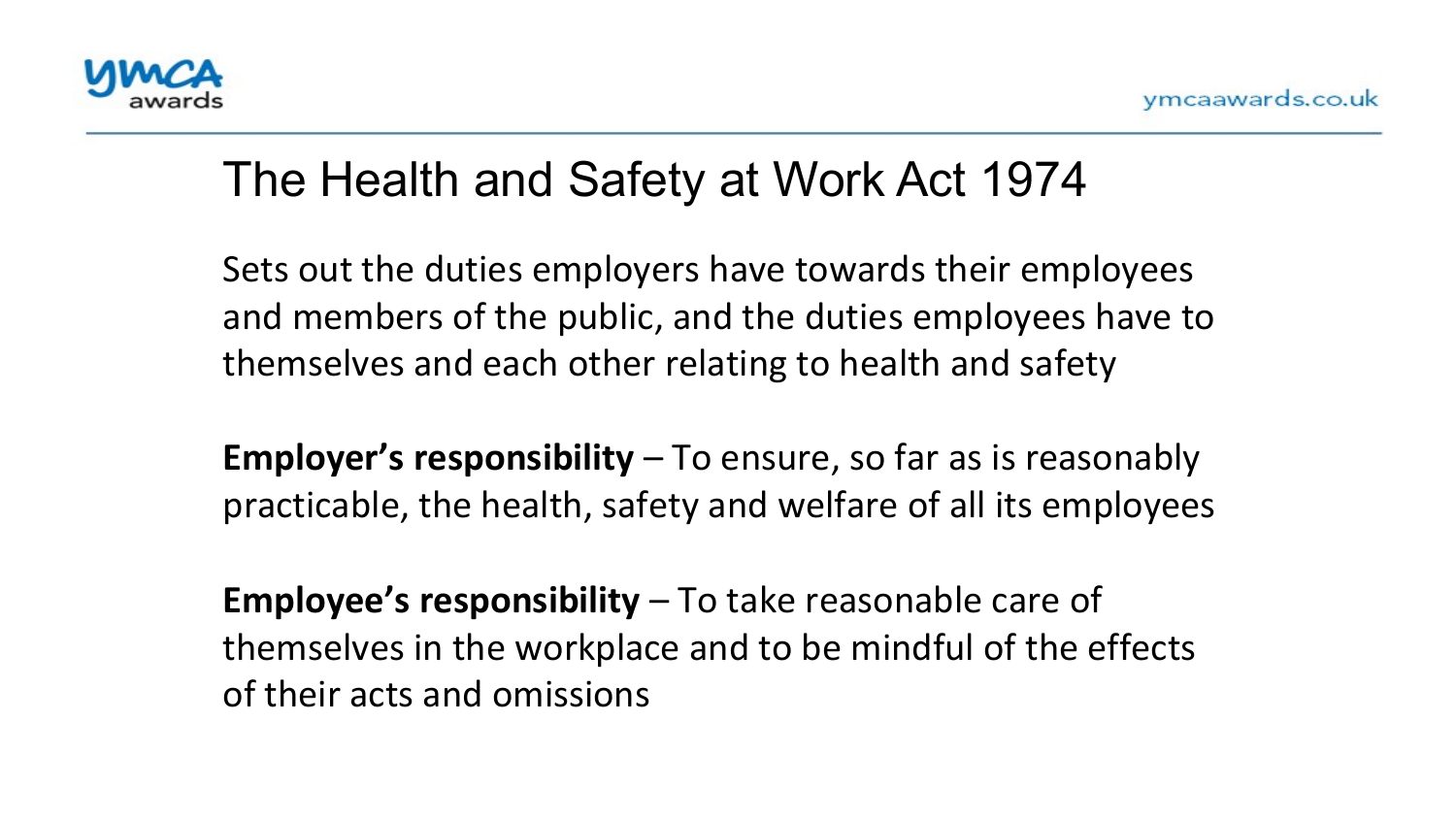

# Disclosure and Barring Service (DBS)

information for employers The DBS provides access to criminal records and other relevant

The results of the checks carried out by DBS helps employers to make more informed decisions when recruiting people to work with children and vulnerable populations

As an instructor, you may work with or come into contact with children and vulnerable adults, therefore an employer will carry out a DBS check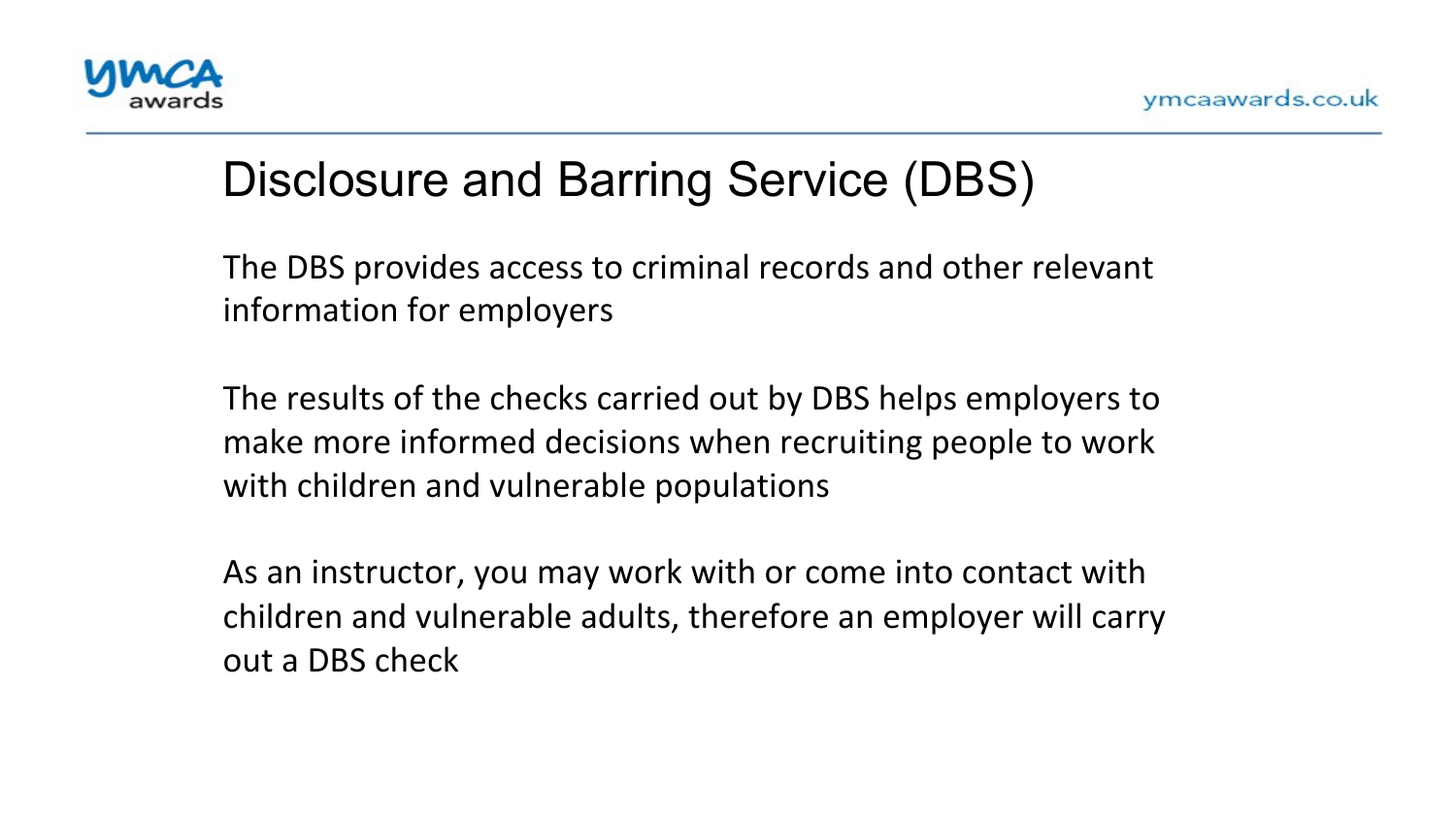

#### **Emergencies**

. .<br>^ There are many potential emergency situations that could arise during an instructor's shift

It is important to be aware of the potential hazards in order to limit their likelihood

In addition, it is important to have knowledge of and be prepared for any emergency situation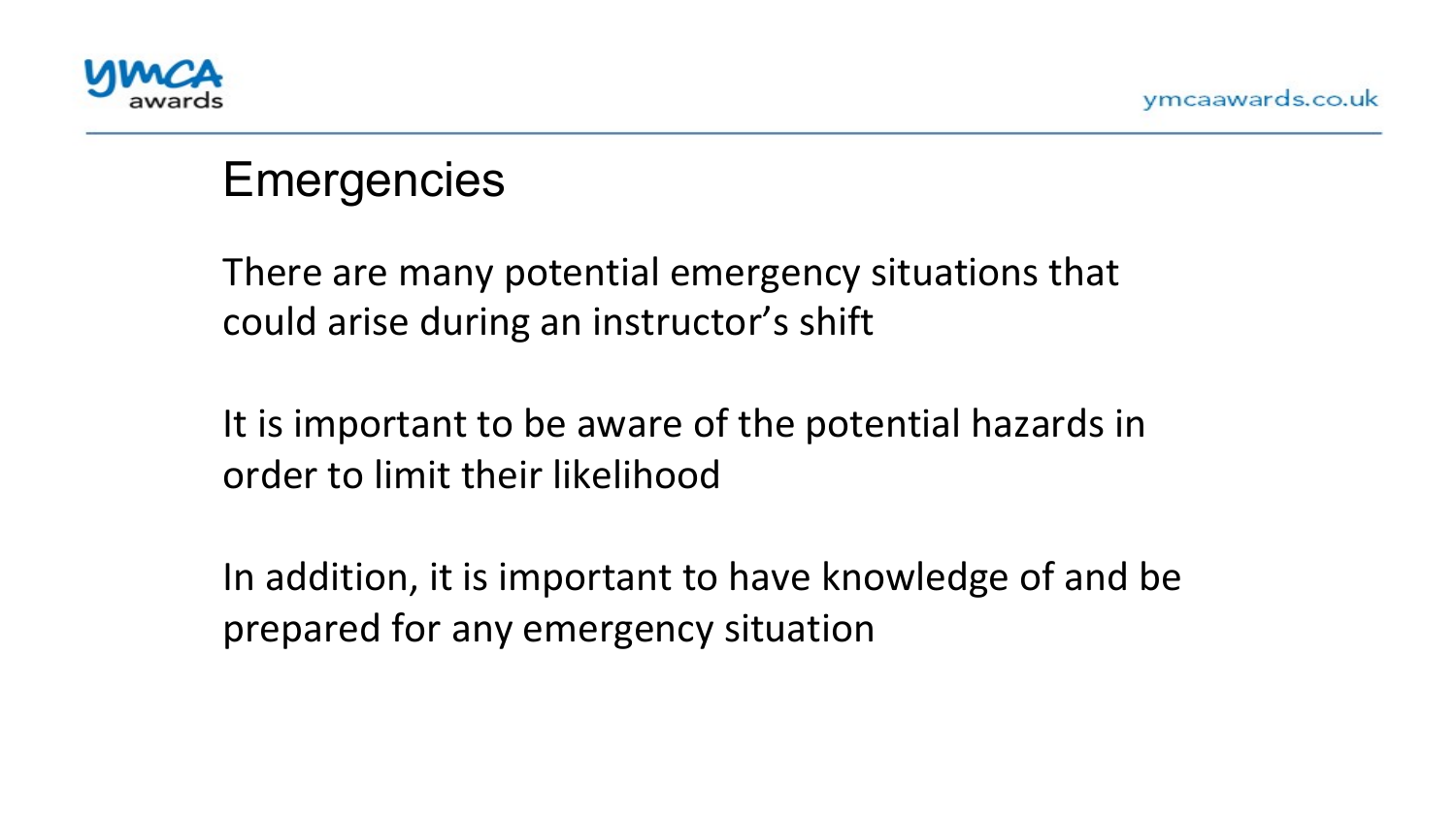

# Medical emergencies

ں<br>س Some participants with pre-existing medical conditions are actively encouraged by their GP to begin a fitness regimen. These may include:

- Hypertension high blood pressure
- $CHD$  coronary heart disease
- $Cancer in$  remission
- Recovery from major and minor surgical operations
- Musculoskeletal injuries
- Obesity
- Diabetes mellitus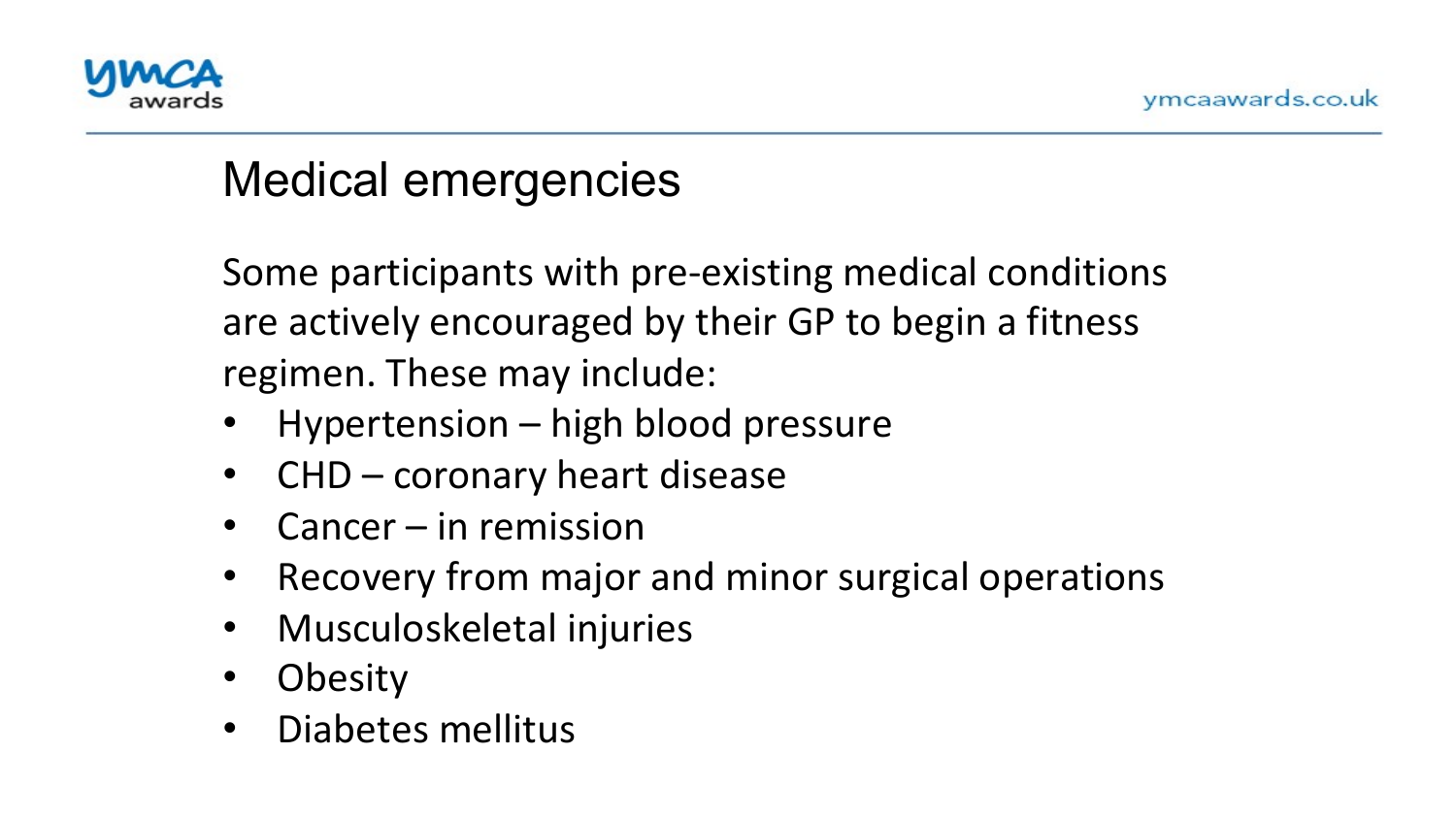

# Participants with pre-existing conditions - Risks

- Angina  $-$  chest pain/tightness when performing physical activity
- Heart attack chest tightening, pain in shoulders, neck, arms
- Asthma attack  $-$  severe wheezing, coughing, rapid breathing, anxiety, panic
- Transient ischaemic attack (TIA)/minor stroke sudden numbness, weakness to face/arm/leg, especially to one side of the body, sudden confusion, difficulty speaking/walking, dizziness, loss of balance and co-ordination
- Hypoglycaemic episode hunger, shakiness, nervousness, sweating, dizziness and weakness

If any of the above occurs, dial 999, call for an ambulance and follow the facility's emergency procedures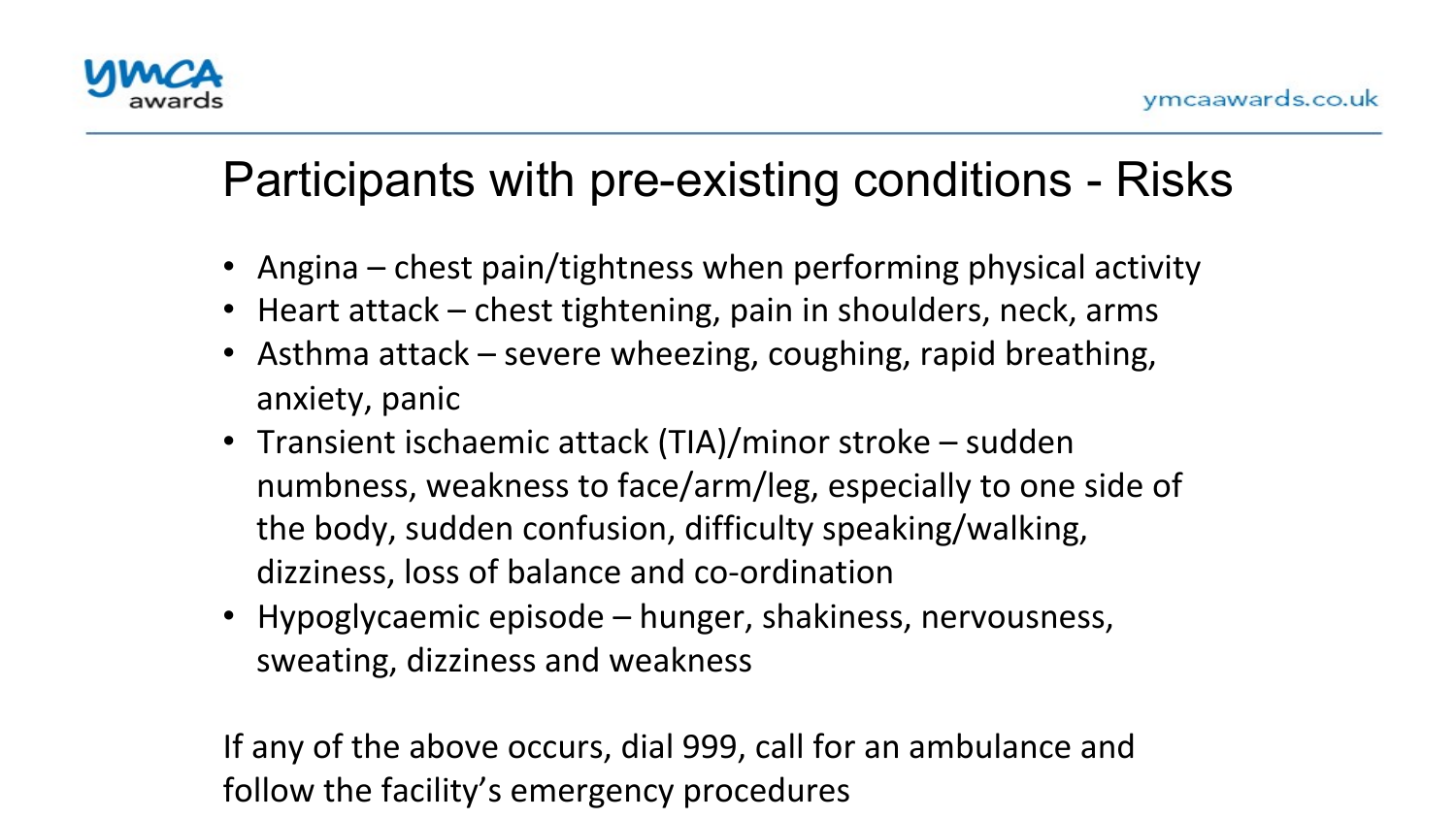

#### **Accidents**

Some of the more common accidents include:

- $\overline{\phantom{a}}$ Bruising or breaking of limbs caused by incorrect use of equipment
- Fainting and banging the head caused by working at the incorrect intensity
- Strains and sprains caused by incorrect use of equipment or overexertion
- Heat exhaustion caused by dehydration, temperature or incorrect clothing
- Cuts
- Muscle spasms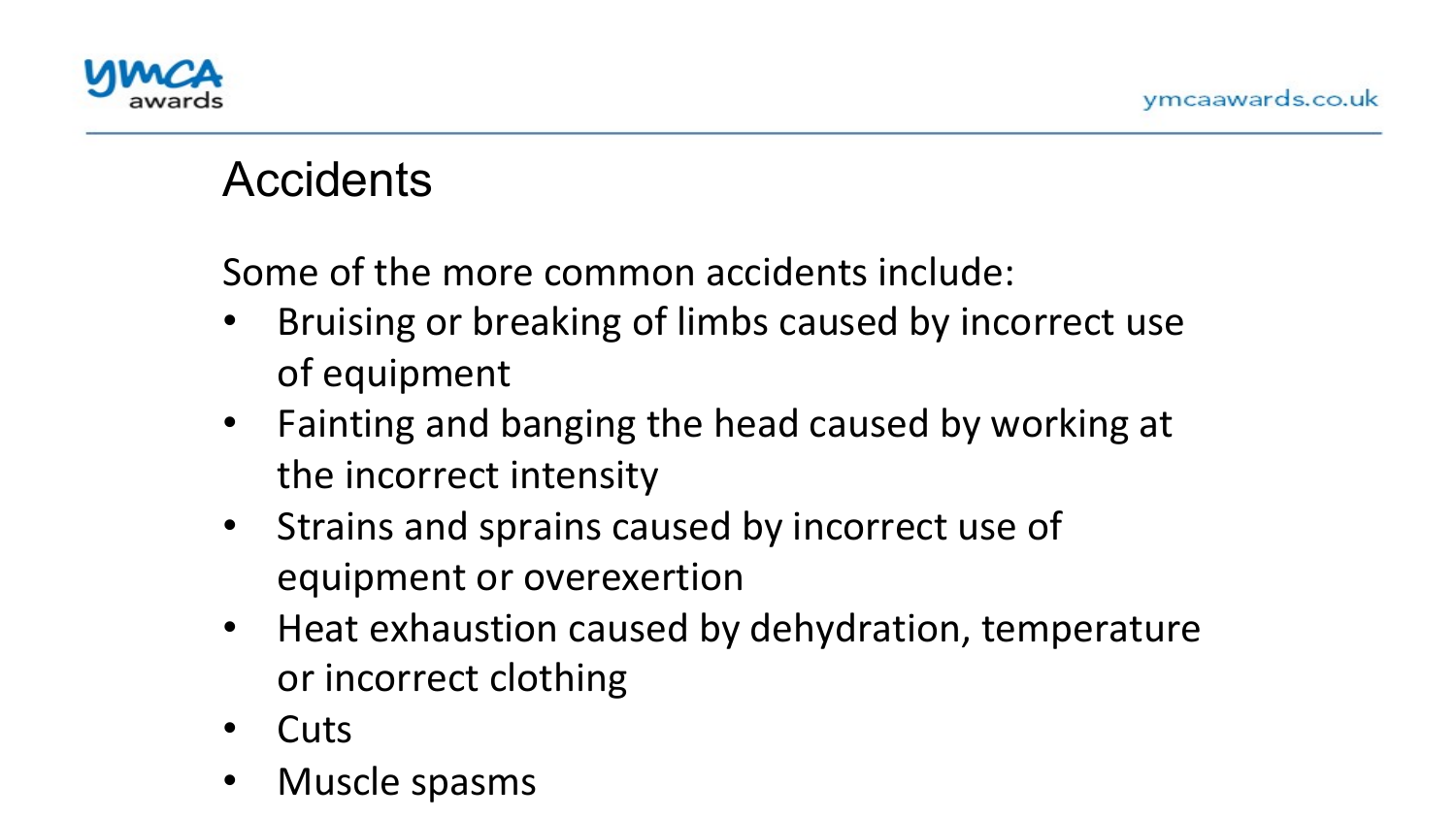



# Other emergency situations

- Fire
- Suspected bomb
- Missing person
- Chemical emergency (e.g. in pools and plant rooms)

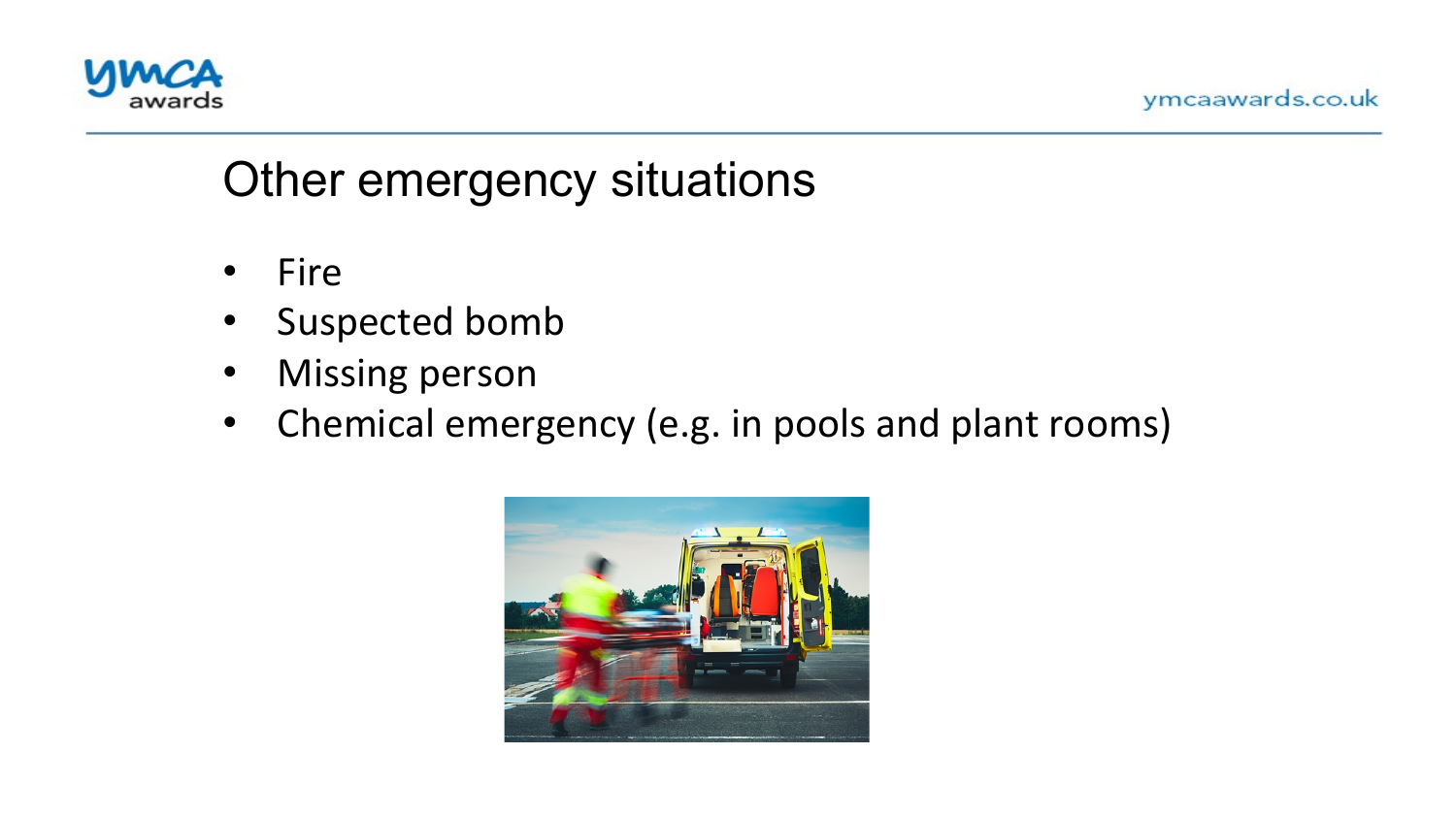

# Who is responsible for emergencies?

- General manager
- Duty manager
- First aid personnel
- CPR-qualified staff
- Defibrillator-qualified staff
- On-duty staff
- Health and safety officer
- Director of the company

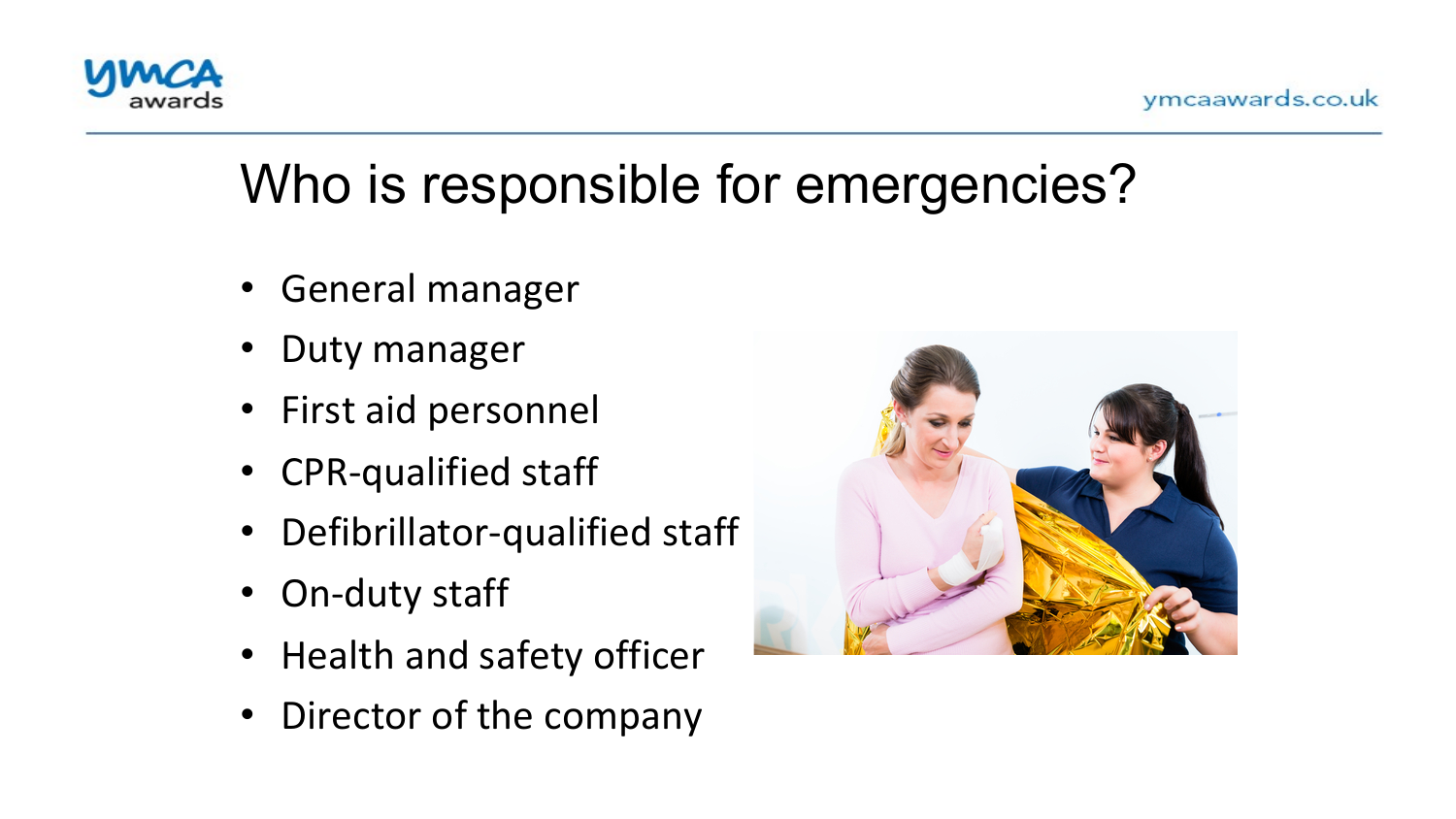

# Emergency procedures & recording documents

- Risk assessments
- Accident/incident book
- Cleaning schedules
- Wearing personal protective equipment
- Control of substances hazardous to health (COSHH)
- Manual handling techniques
- Equipment maintenance including electrical safety and security and safe storage of equipment
- Environmental procedures and policies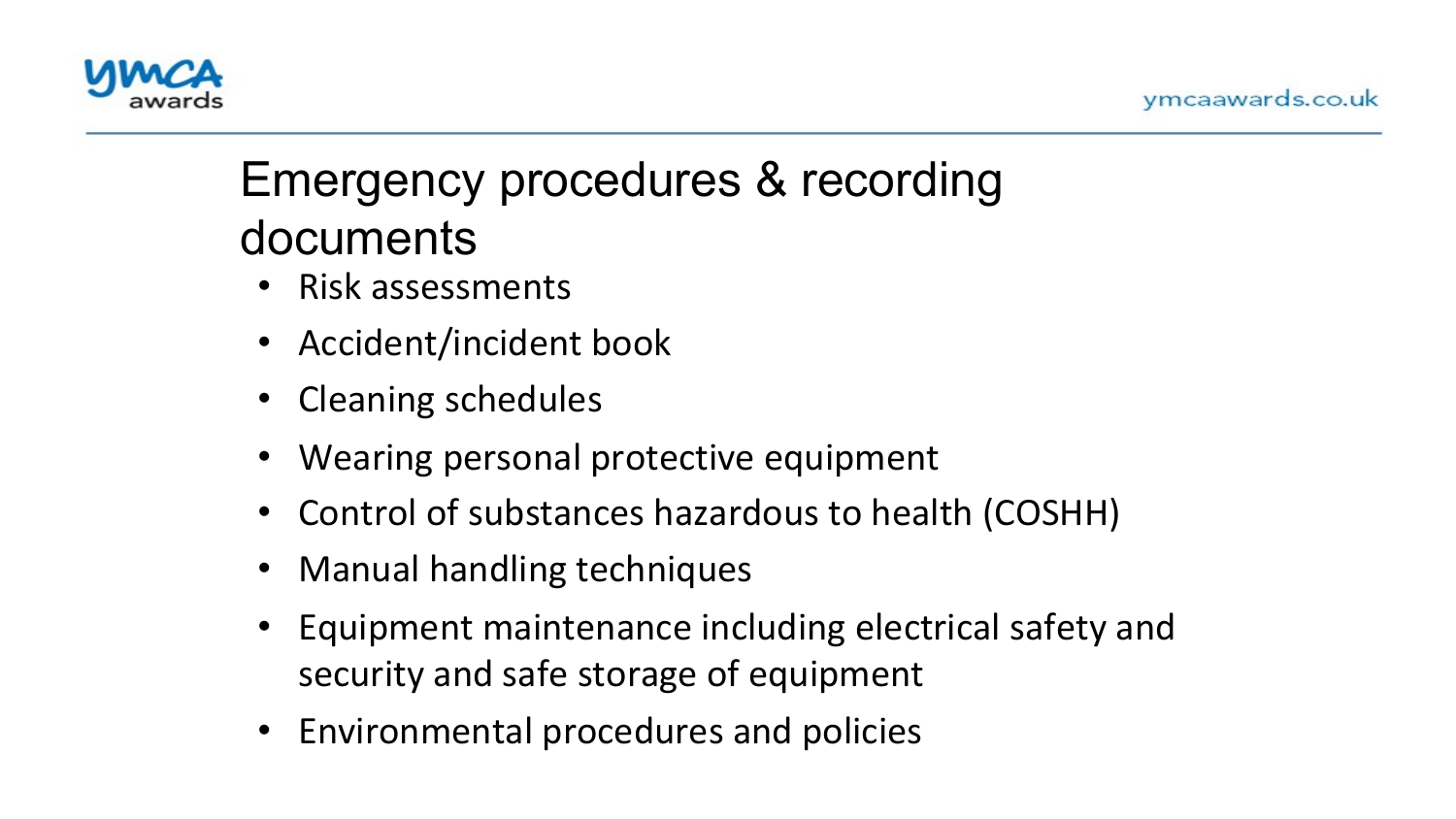

### Managing an emergency situation

Remain calm to:

- Stay focused on the steps that are needed and to help any injured or ill individuals until the arrival of the qualified first-aide
- Contact the emergency services
- Follow accident and emergency procedures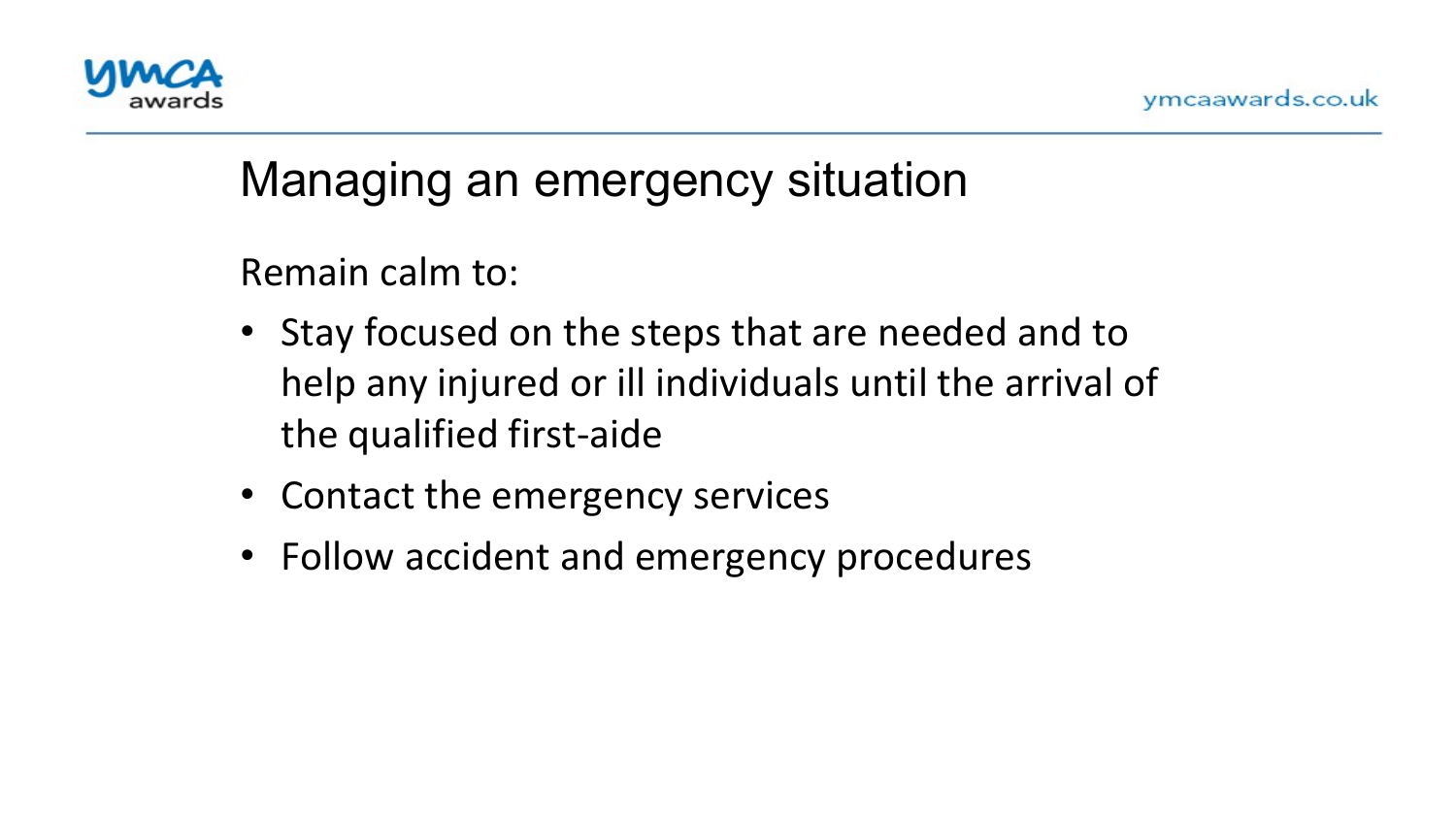

#### Maintaining the safety of people in an emergency

Recognise: 

- Boundaries of competence to administer first aid (when qualified)
- The role of the unqualified person (how to deal with an emergency before qualified assistance arrives)
- How to deal with an accident/emergency involving children, older adults and disabled persons, including issues of physical contact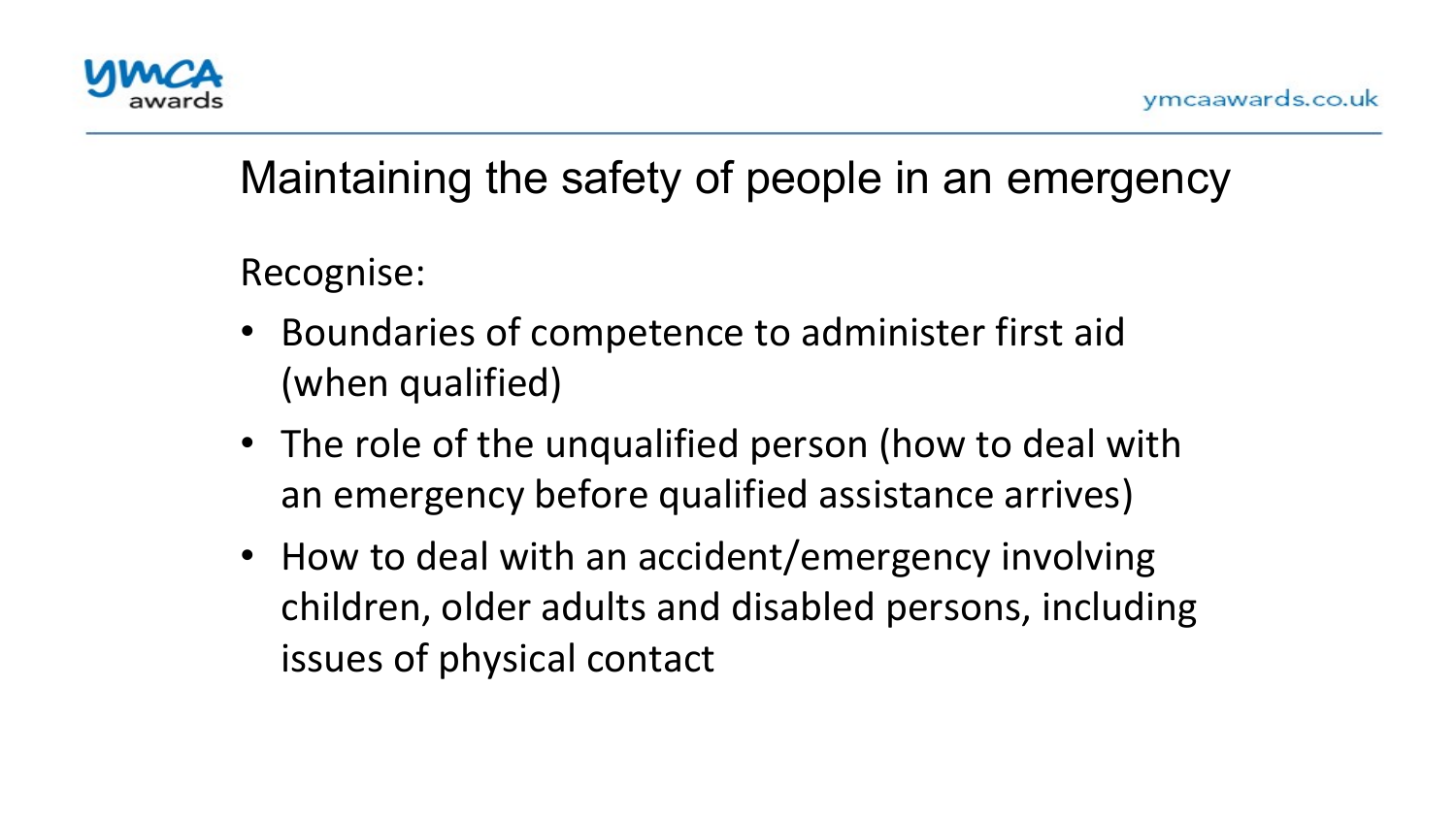

# Special population groups

REPs-registered instructors are bound by the REPs code of ethical conduct relating to special population groups

To work with specific population groups such as children, older adults, ante and post-natal women and disabled participants, an instructor must have a REPs level 3 qualification. Without this, the instructor should refer anyone from the special population groups to an appropriately qualified instructor or personal trainer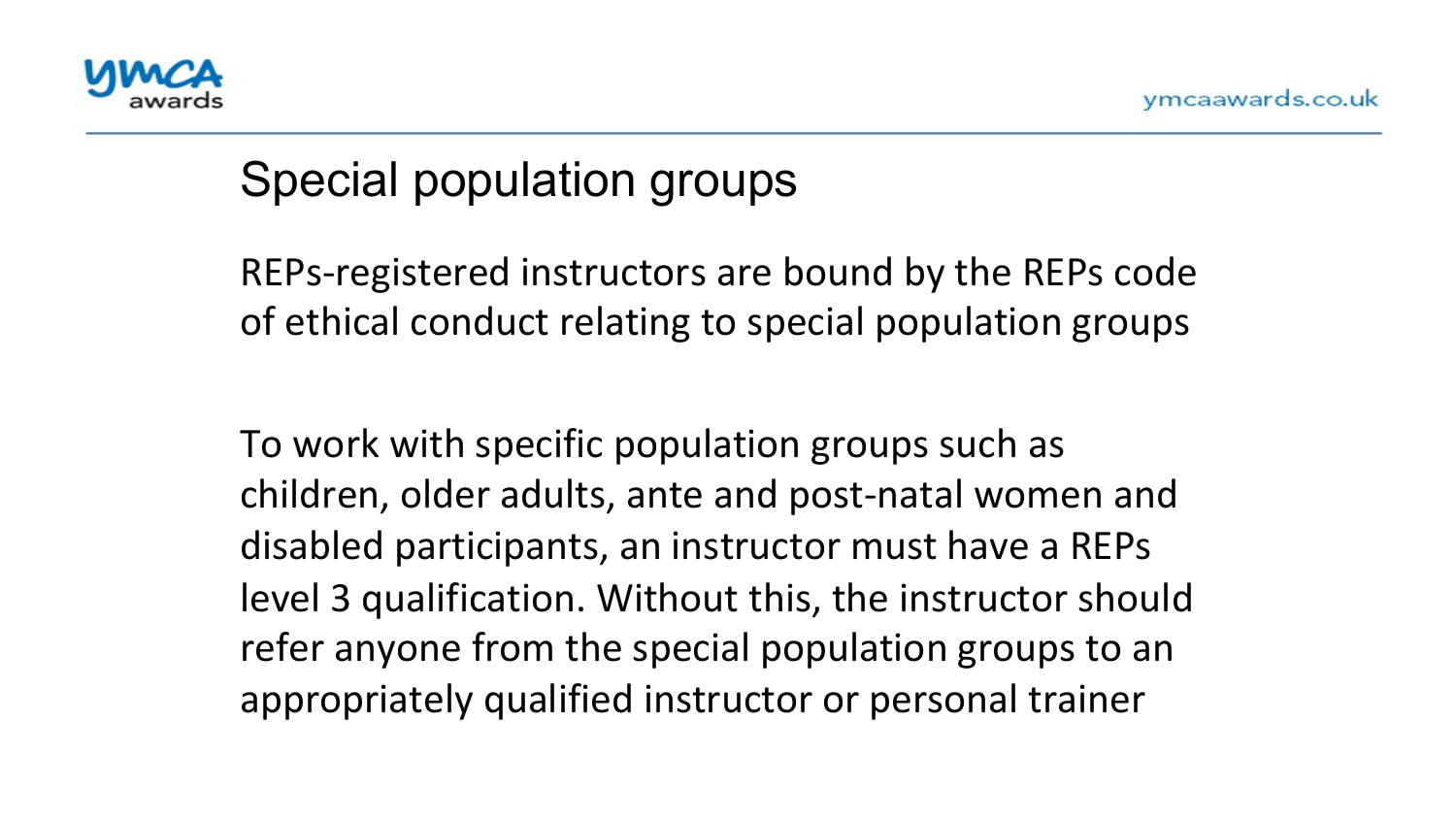

# Special population groups – informed consent

Usually a participant is able to provide their own informed consent but in some situations they cannot, for exap:

- children under the age of 16
- participants with learning difficulties
- participants with dementia
- participants suffering from mental ill health

In these circumstances, it is the instructor's duty to obtain informed consent from the participant's parent, guardian or a designated appropriate adult (e.g. family member or social/ health care provider)